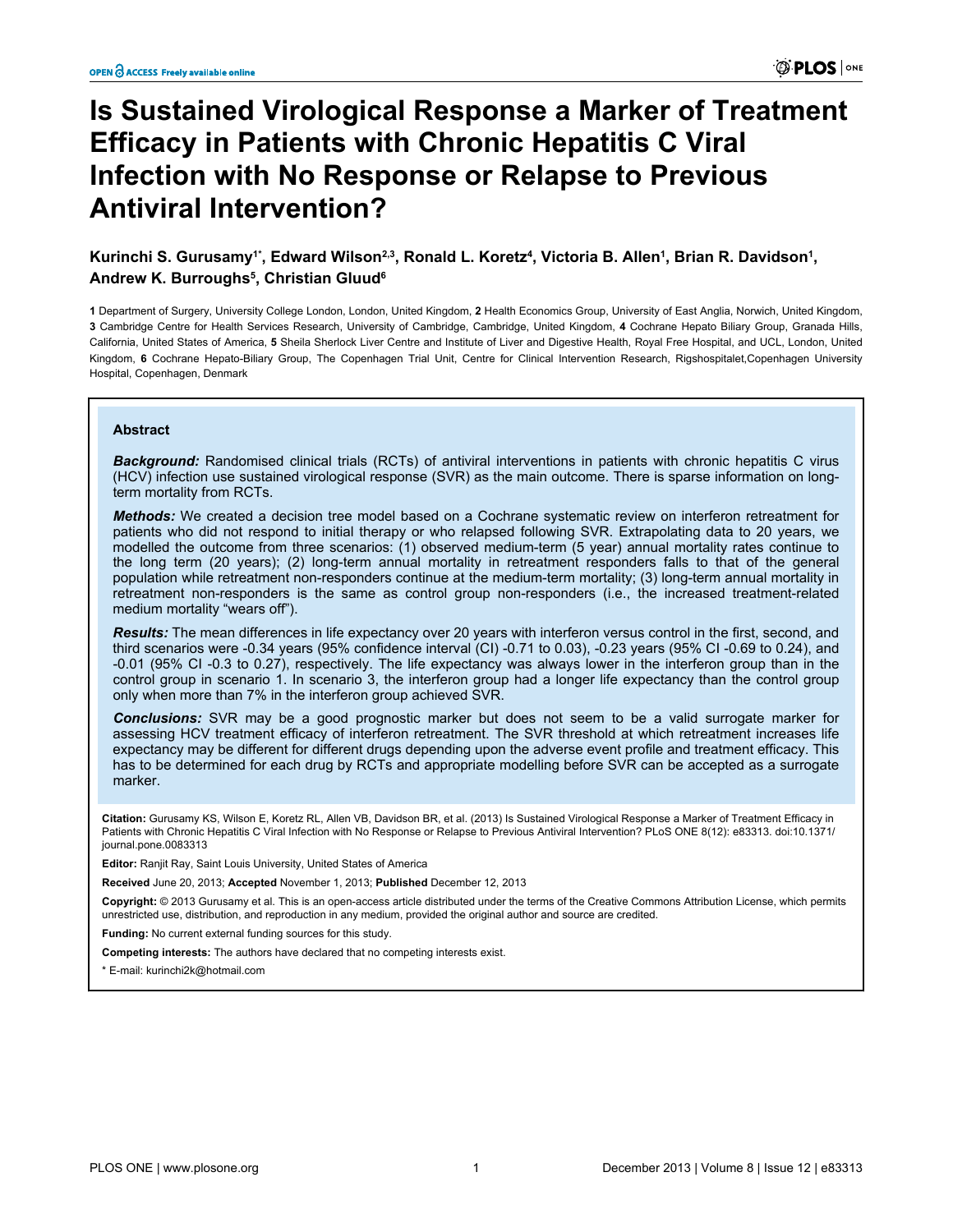## **Introduction**

## **Disease prevalence, mode of transmission, and natural history of acute and chronic hepatitis C viral infection**

Hepatitis C viral (HCV) infection affects 2% to 3% of the world's population. This means that about 160 million people worldwide have chronic HCV infection[\[1\]](#page-9-0). HCV is transmitted by parenteral routes. Risk factors for transmission include parenteral drug abuse[[2\]](#page-9-0), transfusion of infected blood[\[3\]](#page-9-0), sexual intercourse with infected individuals[[4\]](#page-9-0), perinatal transmission from mother to child[\[5\]](#page-9-0), unhygienic tattooing practices[[6\]](#page-9-0), and occupational exposure to the blood of HCV infected patients[[7](#page-9-0)]. Once infected, approximately 50% to 95% of patients have persistent HCV RNA in their blood, i.e., develop a chronic HCV infection [\[8](#page-9-0)–[10](#page-9-0)] depending upon the genotype of the HCV[[9\]](#page-9-0).

The main complication associated with chronic HCV infection is damage to the liver leading to cirrhosis, decompensated liver disease, or hepatocellular carcinoma. Chronic hepatitis C is a slowly progressive disease. Liver-related morbidity and mortality, if they occur, usually happen 15 to 20 years after initial infection[[11](#page-9-0)]. Approximately 1% to 39% of patients who develop chronic HCV infection develop cirrhosis after a period of 7 to 30 years[\[11–14](#page-9-0)]. Every year a proportion of patients with HCV-related cirrhosis who are referred to hospital with cirrhosis die (4%), develop liver failure manifested as ascites (3%), jaundice (2%), gastrointestinal bleeding (1%), or develop hepatocellular carcinoma (HCC) (4%)[\[15\]](#page-9-0).

## **Treatment**

Various drugs have been used with the aim of eradicating chronic HCV infection, thereby preventing all the complications related to chronic HCV infection and subsequent cirrhosis. These include interferon (including pegylated interferon), directly acting anti-viral treatments (ribavirin; protease inhibitors such as telaprevir, bocerpevir), or a combination of the above drugs[\[16\]](#page-9-0). In patients with significant fibrosis experts currently recommend a combination of telaprevir or boceprevir, peginterferon, and ribavirin if the patient has genotype 1 or pegylated interferon and ribavirin for all other genotypes [[16](#page-9-0)].

## **How is efficacy of antivirals against hepatitis C assessed?**

The recommendations on treatment for chronic HCV infection are based on the absence of detectable HCV RNA in the blood at the end of treatment and at 24 weeks after the end of treatment (sustained virological response (SVR)). Some consider SVR as virological 'cure' based on the belief that eradicating the virus from the blood prevents development of cirrhosis and subsequent complications. Observational studies have shown that patients who attain SVR have better survival and lower incidence of HCC than those who do not develop SVR[\[17–20](#page-9-0)]. The US Food and Drug Administration (FDA) approves drugs used in the treatment of chronic HCV on the basis of SVR[\[21](#page-9-0)]. Thus, SVR is widely believed to be the most important outcome in assessing the efficacy of treatments for patients with chronic HCV.

However, achieving SVR may come at the price of exposing the patients to the adverse events of the drug(s) and it is necessary to balance the benefits (cure from chronic HCV) and harms (adverse events and adverse effects; time; costs to individual and society) of the antiviral intervention. The best way to assess the benefits and harms of interventions is through properly conducted systematic reviews of randomised clinical trials with low risk of systematic errors (bias) and of random errors (the effect of chance)[\[22\]](#page-9-0) that assess clinical and patient-relevant outcomes such as mortality and morbidity directly.

## **Evidence from a systematic review of re-treatment of non-responders and relapsers with interferon**

A recent Cochrane systematic review of interferon retreatment for patients who did not respond to initial interferon therapy or relapsed after a period of virological response showed that patients receiving a second course of interferon alone are 18 times more likely to achieve SVR than those who received no treatment (3.3% versus 0.2%) [[23](#page-9-0)]. However, paradoxically there was a 41% (95% confidence limits 2% to 95%) increase in mortality in patients receiving the second course of interferon as compared with no-intervention controls after an average follow-up period of 5 to 6 years (9.5% versus 6.7% mortality) based on information from trials with low risk of bias[\[23\]](#page-9-0).

## **Purpose of this study**

The contrast between the results of randomised clinical trials which show no benefit of retreatment with interferon for HCV despite improvement in SVR and observational studies which show that patients who obtain SVR fare better is striking. As randomised clinical trials are considered to be a superior source of evidence, it appears that interferon is effective in achieving SVR, yet interferon is associated with a higher mortality in the medium term (5 to 6 years) when used for retreatment. The implication is that SVR is not a predictor of mortality in this group of patients. However, one could argue that the survival benefit of achieving SVR may only be evident after further 10 years to 15 years follow-up and that no such long-term data is available.

While the best way to determine the long-term outcome of treatment for patients with chronic HCV infection is a randomised clinical trial with long-term follow-up, there is no trial that has followed patients for such periods of time. In the absence of such information, decision modelling provides a means to incorporate the existing data with other information (including expert opinion), to determine the likely longer-term outcomes[[24](#page-9-0)]. Sensitivity analysis can then be used to test the robustness of the conclusion to model assumptions.

For this study, we employed a simple decision tree model to combine the medium-term mortality evidence from the systematic review with various assumptions as to the longerterm mortality. By making various assumptions as to the longterm mortality, we determined whether it was possible for SVR to result in better clinical outcomes over the long term (20 years), despite the poorer medium-term (5 years) outcomes in patients retreated with interferon monotherapy. Given the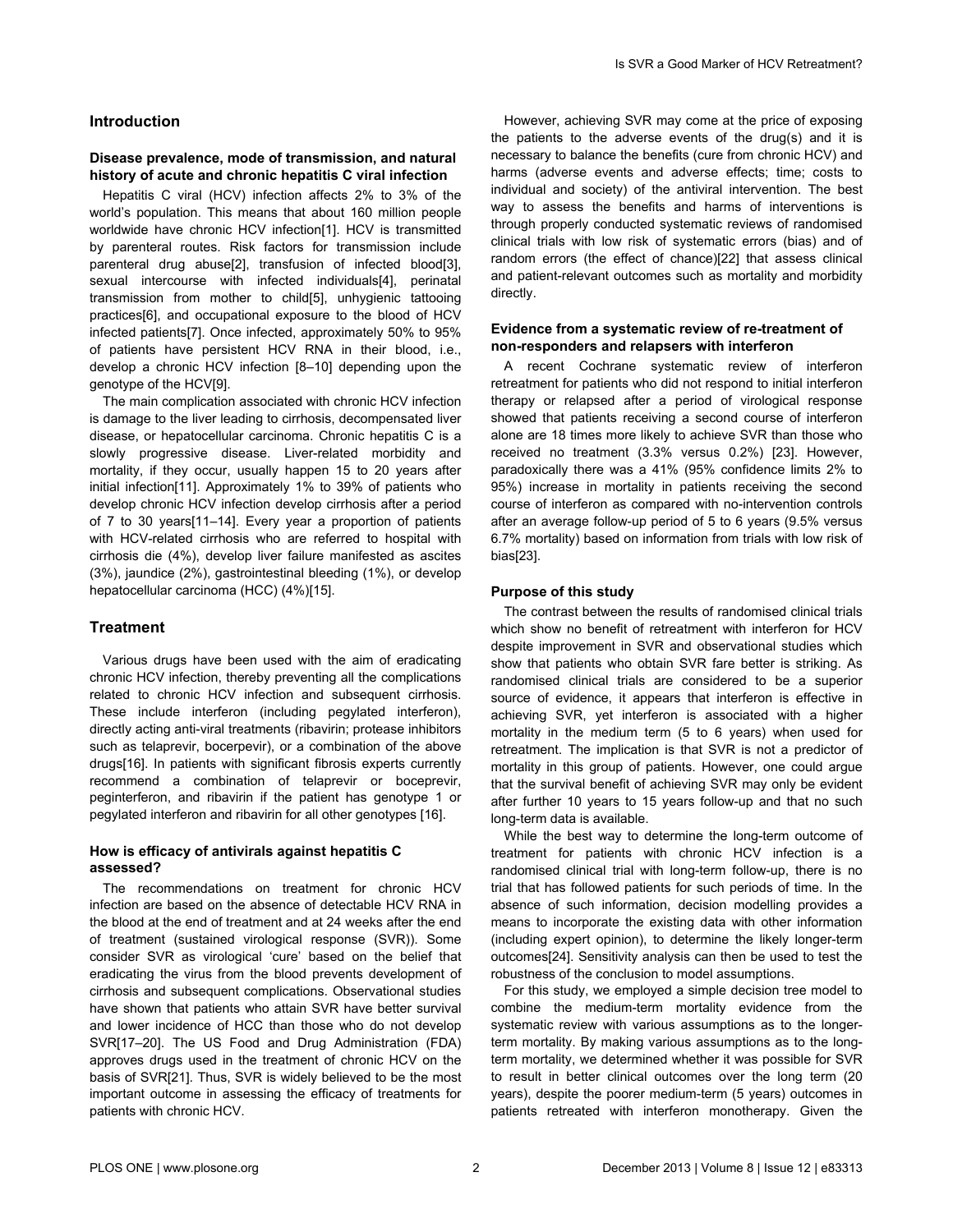

**Figure 1. Decision tree.** This figure shows the possible pathway followed by a patient with chronic hepatitis C infection, who does not respond to interferon monotherapy.

doi: 10.1371/journal.pone.0083313.g001

known medium-term data, if interferon monotherapy results in superior outcomes only under implausible assumptions for the longer-term mortality, this analysis would suggest that SVR is an inappropriate surrogate marker for survival in assessing the efficacy of a second course of interferon in patients who are non-responders or relapsers following the initial interferon intervention.

The findings of this research may be applicable to all nonresponders and relapsers to antiviral therapy, who form more than 20% of patients with chronic HCV infection with the best treatments available[\[16\]](#page-9-0). In other words, approximately 30 million people may be affected by the results of this analysis.

#### **Methods**

## **Decision tree model**

We created a simple decision tree model to illustrate the possible outcomes for a patient with chronic HCV infection (Figure 1). The software used was Microsoft Excel 2010. Patients with chronic HCV with failed first course of antiviral intervention undergo either intervention or no treatment (control) (the decision denoted by the blue square). Under intervention or control, there is a probability of the patient achieving SVR (denoted by the chance nodes - green circles). At the terminal nodes (denoted by the red triangles), the outcome is survival calculated as a simple two state Markov chain (alive or dead) with transition probabilities equal to the annual probability of death as described below. The base patient assumes a 50 year old male relapser or non-responder over a 20 year time horizon. For purposes of this analysis, medium-term mortality is the mortality in the first five years and long-term mortality is from years 5 to 20.

#### **Probabilities**

The probabilities of the SVR and the five-year mortality were obtained from the Cochrane systematic review on 'Interferon for interferon non-responding and relapsing patients with chronic hepatitis C'.[\[23](#page-9-0)] In the no-intervention control group, the SVR was 0.02% and the five-year mortality was 6.72%. The corresponding SVR and the five-year mortality in the interferon group were 3.31% and 9.47% based on risk ratios of 14.73 and 1.41 for SVR and five-year mortality, respectively[[23](#page-9-0)]. Five-year mortality figures were converted to annual probabilities of death. Probability of SVR with interferon and mortality with interferon is expressed as the baseline (i.e., control) risk multiplied by the risk ratio. Background mortality for the general population was based on life expectancy tables for the UK by age [\[25\]](#page-9-0) [\(Table 1\)](#page-3-0).

#### **Analysis**

The outcome is the expected life years accrued per patient over a period of 20 years. We divided mortality into two periods based on the known medium-term mortality and the unknown long-term mortality. For years 0-4, the mortality from the Cochrane review was used. Beyond this we explored the following scenarios, which we considered the worst-case (scenario 1), the moderate-case (scenario 2), and the bestcase (scenario 3) for use of SVR as a surrogate marker of mortality.

- 1. Mortality in both intervention and control groups continues at the same annual rate for years 5 to 19.
- 2. Mortality in patients with SVR (achieved on retreatment) falls to that of the general population for years 5 to 19, whilst patients with no SVR continue with an annual mortality risk similar to the rate over the first 5 years. This is an assumption producing a moderate survival benefit to SVR patients because some of these patients may have other risk factors such as intravenous drug abuse and associated behavioural problems such as chronic alcoholism which may increase their mortality.
- 3. Mortality in patients with SVR (achieved on retreatment) falls to that of the general population for years 5 to 19,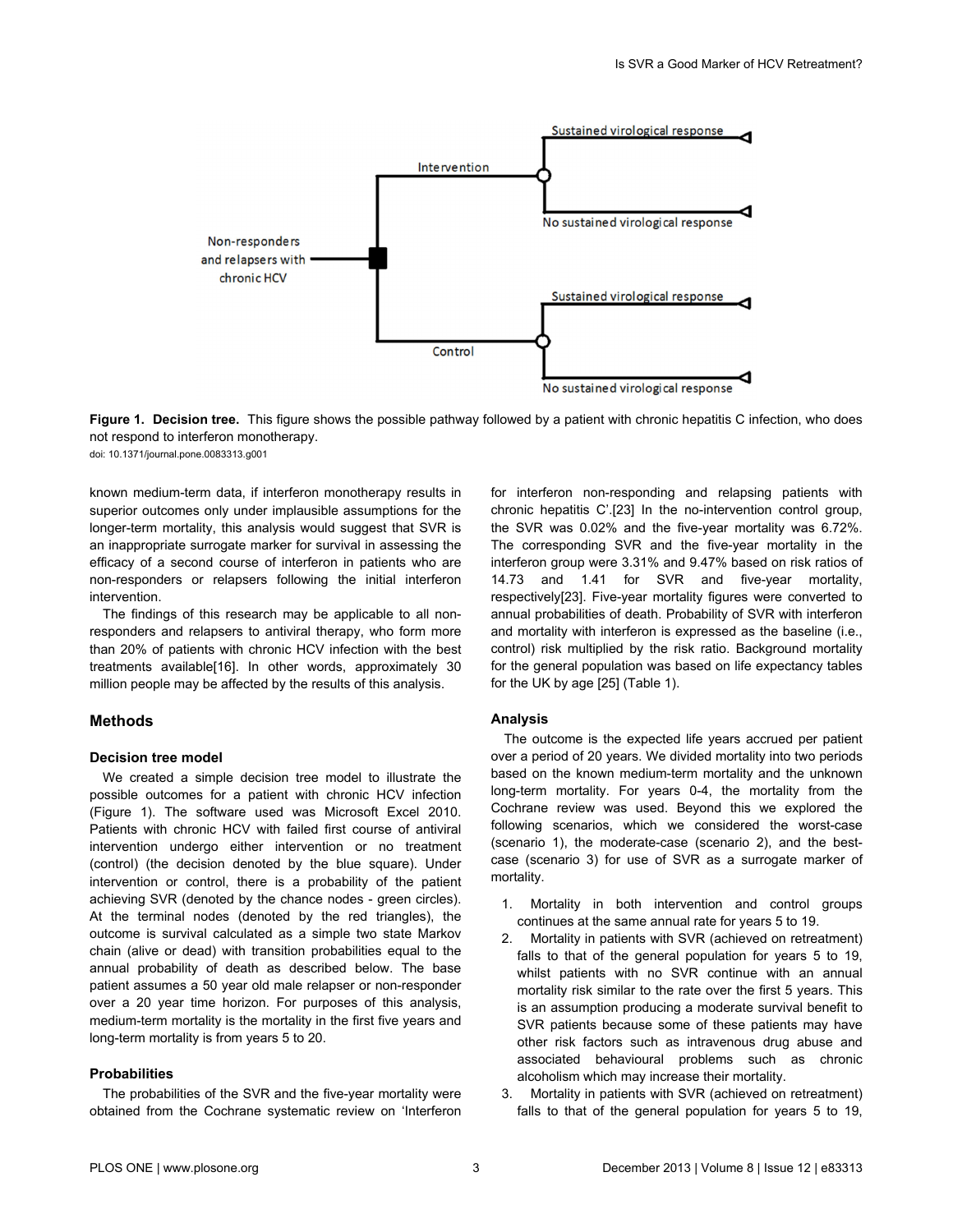<span id="page-3-0"></span>**Table 1.** Model variables and parameters.

| Variable                             | Base case value              |                                                              | <b>Distribution Parameters</b>                   | Source/Notes                                                                    |  |
|--------------------------------------|------------------------------|--------------------------------------------------------------|--------------------------------------------------|---------------------------------------------------------------------------------|--|
| Probability of sustained virological |                              | <b>Beta</b>                                                  |                                                  |                                                                                 |  |
| response (SVR) in control group      | 0.02%                        |                                                              | Alpha = $1$ Beta = $559$                         | Koretz et al.[23]                                                               |  |
| Log risk ratio (SVR: interferon      | 2.9209                       |                                                              | Mean = $2.9209$ Standard                         | Koretz et al.[23] Note this yields a base case probability of                   |  |
| versus no-intervention control)      |                              | Normal<br>deviation = $1.0255$                               | SVR in the interferon group of 3.31%             |                                                                                 |  |
| 5-year probability of death in no-   | 6.72%                        | <b>Beta</b>                                                  | Alpha = $57$ Beta = $791$                        | Koretz et al. [23] Annual probability therefore = $1.40\%$ (= SR <sub>c</sub> ) |  |
| intervention control group           |                              |                                                              |                                                  | in Table 2)                                                                     |  |
| Log risk ratio (death: interferon    | 0.3424(0.1649)               | Normal                                                       | Mean = $0.3424$ Standard<br>deviation = $0.1649$ | Koretz et al.[23] Note this yields a base case 5 year                           |  |
| versus no-intervention control)      |                              |                                                              |                                                  | probability of death with interferon = 9.47%, annual                            |  |
|                                      |                              |                                                              |                                                  | probability = $2.01\%$ = $SR_i$ in Table 2                                      |  |
|                                      | $0.34\%$ for 50 year male;   |                                                              |                                                  |                                                                                 |  |
|                                      | $0.23\%$ for 50 year female; | Interim life tables (based on all reported deaths in the UK) |                                                  |                                                                                 |  |
| Annual all-cause mortality by age    | $0.09\%$ for 30 year male;   | Constant                                                     | Not applicable                                   | [25], the sample size is assumed large enough for the                           |  |
|                                      | 0.04% for 30 year female;    |                                                              |                                                  | standard error to be zero                                                       |  |
|                                      | 2.17% for 70 year old male;  |                                                              |                                                  |                                                                                 |  |
|                                      | 1.41% for 70 year old female |                                                              |                                                  |                                                                                 |  |
| Discount rate                        | 3.50%                        | Constant                                                     | Not applicable                                   | HM Treasury Green Book[26]                                                      |  |

doi: 10.1371/journal.pone.0083313.t001

whilst patients with no SVR continue with an annual mortality risk at the rate for no SVR in the control group. This is an assumption producing an extreme survival benefit to SVR patients because the assumption here is that the harmful effects of the interferon in patients without SVR have completely worn off while the annual mortality risk at the rate for SVR is that of the general population.

The death rates in the scenarios are summarised in Table 2. For each scenario, we have reported the expected life years accrued by interferon and control patients, the increment, associated 95% confidence interval, and the probability that interferon group had longer life expectancy than the control group. We also calculated the probability that the interferon group was better than the control group at different hypothetical SVR proportions in the interferon group. We performed a threshold analysis for the SVR proportions in the interferon group to explore whether there is a critical value at which life years gained in the interferon group was longer than in the control group. Life years accrued after the first year were discounted at 3.5% per annum, the currently recommended rate by UK Government[\[26\]](#page-9-0).

For the third scenario (long-term mortality in the SVR group falls to the same as the general population and the long-term mortality in the no SVR group falls to the same as the shortterm mortality in the control group, i.e., the increased shortterm mortality because of interferon treatment wears off), we also calculated the probability that the interferon group was better than control group at different odds ratios of long-term mortality in the no SVR group compared to the general population. This was done to account for the possibility of increased liver-related mortality in patients who did not achieve SVR which would take up to 20 years to manifest. For the same scenario, we performed a threshold analysis for the mortality in the no SVR group to explore whether there was a critical value of odds ratio at which life years gained in the

#### **Table 2.** Summary of scenarios.

| Scenario:  |                         | 1                                     |                 | $\mathbf{2}$                          |                 | 3                                     |                 |
|------------|-------------------------|---------------------------------------|-----------------|---------------------------------------|-----------------|---------------------------------------|-----------------|
|            |                         | Annual<br>probability of<br>mortality |                 | Annual<br>probability of<br>mortality |                 | Annual<br>probability of<br>mortality |                 |
|            |                         | Years                                 |                 | Years                                 |                 | Years                                 |                 |
|            |                         | $0 - 4$                               | $5-19$          | $0-4$                                 | $5-19$          | $0 - 4$                               | $5-19$          |
| Interferon | <b>SVR</b>              | SR <sub>i</sub>                       | SR <sub>i</sub> | $SR_i$                                | LR <sub>p</sub> | SR <sub>i</sub>                       | LR <sub>p</sub> |
|            | <b>No</b><br><b>SVR</b> | SR <sub>i</sub>                       | SR <sub>i</sub> | SR <sub>i</sub>                       | SR <sub>i</sub> | SR <sub>i</sub>                       | SR <sub>c</sub> |
| Control    | <b>SVR</b>              | SR <sub>c</sub>                       | SR <sub>c</sub> | SR <sub>c</sub>                       | LR <sub>p</sub> | SR <sub>c</sub>                       | LR <sub>p</sub> |
|            | <b>No</b><br><b>SVR</b> | SR <sub>c</sub>                       | SR <sub>c</sub> | SR <sub>c</sub>                       | SR <sub>c</sub> | SR <sub>c</sub>                       | SR <sub>c</sub> |

where SVR = sustained virological response,  $SR_i$  and  $SR_c$  = annual risk of death in interferon and control group as per systematic review;  $LR_p$  = annual risk of death in general population (as per notes in Table 1)

doi: 10.1371/journal.pone.0083313.t002

interferon group was longer than in the control group. We also performed a two-way sensitivity analysis to identify the relationship between the probability of achieving SVR in the interferon group and the probability of long-term annual mortality rates in the no SVR group. We also repeated the analysis in the second scenario in patients of different sex and ages (50 year old female; 30 year old male; 30 year old female; 70 year old male; 70 year old female).

To take account of uncertainty in mortality and SVR rates, probability distributions were assigned to all inputs (Table 1) and a Monte Carlo simulation of 5,000 iterations was conducted for each analysis.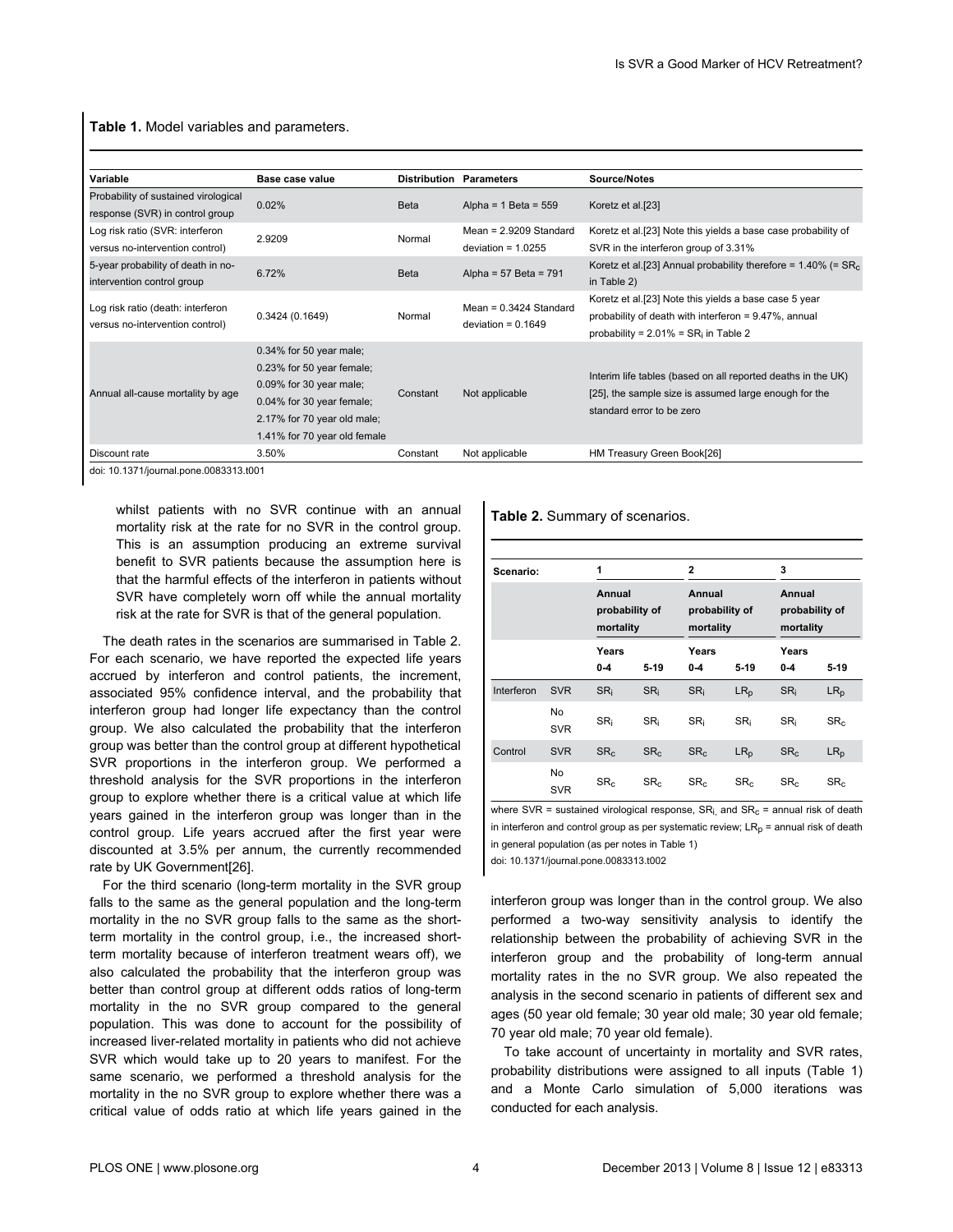<span id="page-4-0"></span>**Table 3.** Results - Life years gained in interferon retreatment versus no-intervention control, increment and 95% confidence intervals (CI).

|                                 |                                                            |                                                                                         |                                     | Probability that interferon results in |
|---------------------------------|------------------------------------------------------------|-----------------------------------------------------------------------------------------|-------------------------------------|----------------------------------------|
| Scenario                        | Interferon                                                 | Control                                                                                 | <b>Difference</b>                   | longer life expectancy                 |
| Scenario 1: 30 years old male   | 11.75 (95% CI 11.18 to 12.32)                              | 12.1 (95% CI 11.67 to 12.53)                                                            | -0.35 (95% CI -0.73 to 0.03)        | 1.30%                                  |
| Scenario 2: 30 years old male   | 11.86 (95% CI 11.2 to 12.52)                               | 12.09 (95% CI 11.66 to 12.52)                                                           | -0.23 (95% CI -0.72 to 0.26)        | 10.92%                                 |
| Scenario 3: 30 years old male   | 12.08 (95% CI 11.56 to 12.61) 12.1 (95% CI 11.66 to 12.54) |                                                                                         | -0.01 (95% CI -0.32 to 0.29) 27.58% |                                        |
| Scenario 1: 30 years old female |                                                            | 11.58 (95% CI 10.98 to 12.17) 11.93 (95% CI 11.47 to 12.38)                             | -0.35 (95% CI-0.73 to 0.03) 0.98%   |                                        |
| Scenario 2: 30 years old female |                                                            | 11.72 (95% CI 11.01 to 12.43) 11.93 (95% CI 11.47 to 12.39)                             | -0.21 (95% CI -0.74 to 0.32)        | 13.08%                                 |
| Scenario 3: 30 years old female |                                                            | 11.93 (95% CI 11.38 to 12.49) 11.93 (95% CI 11.48 to 12.38)                             | 0 (95% CI -0.33 to 0.34)            | 32.08%                                 |
| Scenario 1: 50 years old male   | 11.41 (95% CI 10.8 to 12.01)                               | 11.74 (95% CI 11.26 to 12.22)                                                           | -0.34 (95% CI -0.71 to 0.03)        | 1.58%                                  |
| Scenario 2: 50 years old male   |                                                            | 11.52 (95% CI 10.86 to 12.18) 11.75 (95% CI 11.27 to 12.23)                             | -0.23 (95% CI -0.69 to 0.24)        | 11.36%                                 |
| Scenario 3: 50 years old male   | 11.74 (95% CI 11.2 to 12.28)                               | 11.75 (95% CI 11.28 to 12.23)                                                           | -0.01 (95% CI -0.3 to 0.27)         | 27.86%                                 |
| Scenario 1: 50 years old female | 11.52 (95% CI 10.92 to 12.11)                              | 11.87 (95% CI 11.4 to 12.33)                                                            | -0.35 (95% CI -0.73 to 0.03)        | 1.54%                                  |
| Scenario 2: 50 years old female | 11.64 (95% CI 10.98 to 12.3)                               | 11.87 (95% CI 11.41 to 12.32)                                                           | -0.23 (95% CI -0.7 to 0.25)         | 11.48%                                 |
| Scenario 3: 50 years old female | 11.85 (95% CI 11.3 to 12.4)                                | 11.86 (95% CI 11.4 to 12.33)                                                            | -0.01 (95% CI -0.31 to 0.3)         | 29.50%                                 |
| Scenario 1: 70 years old male   | 10.78 (95% CI 10.13 to 11.43)                              | 11.11 (95% CI 10.56 to 11.66)                                                           | $-0.33$ (95% CI $-0.69$ to 0.04)    | 1.02%                                  |
| Scenario 2: 70 years old male   | 10.8 (95% CI 10.17 to 11.43)                               | 11.11 (95% CI 10.56 to 11.65)                                                           | $-0.31$ (95% CI $-0.65$ to 0.03)    | 0.98%                                  |
| Scenario 3: 70 years old male   |                                                            | 10.99 (95% CI 10.42 to 11.56) 11.11 (95% CI 10.55 to 11.67)                             | $-0.12$ (95% CI $-0.3$ to 0.06)     | 0.98%                                  |
| Scenario 1: 70 years old female | 10.81 (95% CI 10.18 to 11.45) 11.14 (95% CI 10.6 to 11.69) |                                                                                         | -0.33 (95% CI -0.7 to 0.04)         | 1.30%                                  |
| Scenario 2: 70 years old female |                                                            | 10.88 (95% CI 10.27 to 11.49) 11.15 (95% CI 10.61 to 11.69) -0.27 (95% CI -0.6 to 0.06) |                                     | 3.08%                                  |
| Scenario 3: 70 years old female | 11.06 (95% CI 10.53 to 11.6)                               | 11.14 (95% CI 10.61 to 11.68) -0.08 (95% CI -0.2 to 0.04)                               |                                     | 5.38%                                  |

doi: 10.1371/journal.pone.0083313.t003

## **Results**

The probabilities used in the decision tree are shown in [Table 1.](#page-3-0)

## **Life expectancy**

The life expectancy was shorter in the interferon group than the control group in all the scenarios for the base patient represented by a 50 year old male as shown in Table 3. The mean difference in life expectancy at 20 years between the interferon group and the control group in the first scenario was -0.34 years (95% CI -0.71 to 0.03), in the second scenario was -0.23 years (95% CI -0.69 to 0.24), and in the third scenario was -0.21 (95% CI -0.74 to 0.32). The probability that the interferon group has longer life expectancy than control group was 1.6% in the first, 11.4% in the second, and 27.9% in the third scenarios. The probability of interferon resulting in longer life expectancy than control was always below 2% in the first scenario irrespective of the proportion of patients who achieved SVR (Figure 2). As regards to the third scenario, the probability that interferon results in longer life expectancy than no intervention increases as the proportion of patients with SVR in the interferon group increases ([Figure 3\)](#page-5-0). For the third scenario, the probability that interferon results in longer life expectancy than no intervention increases as the odds ratio of long-term mortality in the no-SVR group compared with general population increases, but did not reach beyond 70% even at odds ratios of 100 [\(Figure 4\)](#page-5-0).



**Figure 2. Probability that interferon retreatment is better at different sustained virological response (SVR) proportions in the interferon group (scenario 1).** The chart shows that the probability of interferon retreatment resulting in better life expectancy than no-intervention control group is always below 2% if the long-term mortality in the two groups continued at the same rates as the short-term mortality (scenario 1). doi: 10.1371/journal.pone.0083313.g002

#### **Threshold analyses**

In the first scenario, life expectancy was always lower in the interferon retreatment group irrespective of the proportion of patients who achieved SVR, i.e., no threshold level was reached. As regards to the third scenario, the interferon retreatment group had longer life expectancy than the control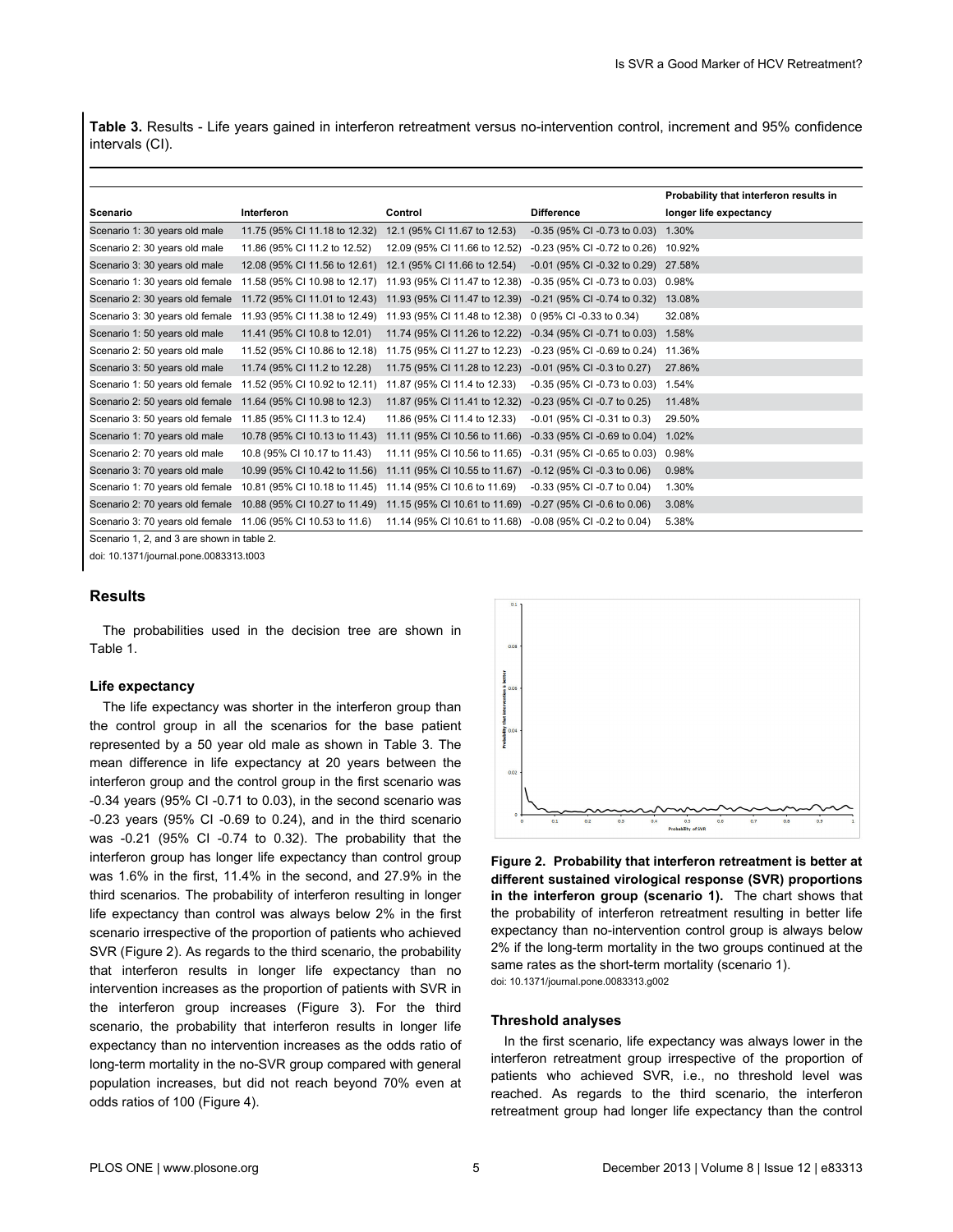<span id="page-5-0"></span>

**Figure 3. Probability that interferon retreatment is better at different sustained virological response (SVR) proportions in the interferon group (scenario 3).** The chart shows that the probability of the interferon retreatment group having a longer life expectancy than the no-intervention control group increases as the proportion of patients with SVR in the interferon retreatment group increases. This is only true if the patients with no SVR in the interferon retreatment group had long-term mortality at the same rates as the medium-term mortality in the control group (i.e., the increased mortality in the medium-term due to interferon retreatment wears off) while those in the SVR group had a long-term mortality at the same rate as the general population (scenario 3).

doi: 10.1371/journal.pone.0083313.g003



**Figure 4. Probability that interferon retreatment is better at different odds ratio of long-term mortality in the no SVR group compared to the general population (scenario 3).** This chart shows that the probability that interferon retreatment results in longer life expectancy compared to the no-intervention control group increases as the odds ratio of long-term mortality in the no-SVR group increases compared to the general population.

doi: 10.1371/journal.pone.0083313.g004

group when the proportion of SVR in the interferon group was more than 7% (Figure 5). This is an unlikely scenario according



**Figure 5. Difference in life expectancy between the intervention groups at various proportions of sustained virological response (SVR) in the interferon retreatment group (scenario 3).** This chart shows that the interferon retreatment group had a longer life expectancy than the nointervention control group if the proportion of patients who achieved SVR was 0.07 or above in the interferon retreatment group. This assumes that the patients with no SVR have a long-term mortality rate comparable to the medium-term mortality rate in the control group (i.e., the increased mortality in the medium-term due to treatment wears off) and those in the SVR group have a long-term mortality rate comparable to the general population (scenario 3). doi: 10.1371/journal.pone.0083313.g005

to the Cochrane review [\[23\]](#page-9-0). For the third scenario, the interferon retreatment group also had longer life expectancy than the control group if the odds ratio of long-term mortality in the no-SVR group was at least 9.00 compared to the general population ([Figure 6](#page-6-0)). This is an unlikely scenario.

## **Two-way sensitivity analysis**

The two-way sensitivity analysis of the odds ratios of longterm mortality in the no-SVR group of the interferon retreatment group compared to the general population versus the probability of SVR in the interferon retreatment group showed that in a 50 year old male, the interferon group has longer life expectancy than the no intervention control group provided that the long-term mortality in the no SVR group is higher than that in the general population ([Figure 7\)](#page-6-0).

#### **Change in sex and age**

The results did not change for different ages and sex [\(Table](#page-4-0) [3](#page-4-0)). The threshold analysis revealed that the threshold of achieving SVR for the interferon group which resulted in longer life expectancy than in the control group was lower for a younger patient compared to an older patient and for a female compared to a male patient ([Table 4](#page-6-0)), i.e., a lower level of achieving SVR would be acceptable for the interferon group in a younger patient compared to an older patient and for a female compared to a male patient.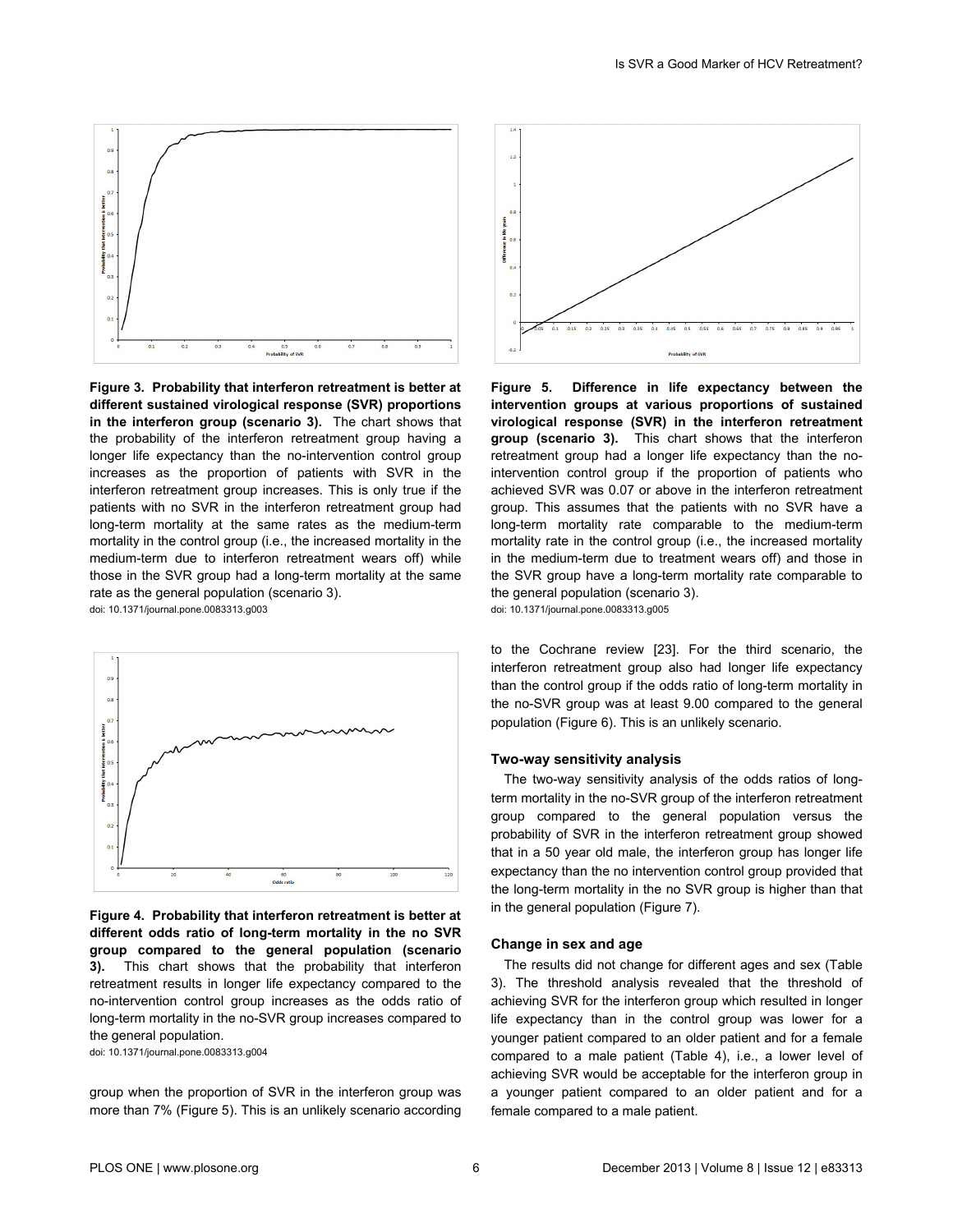<span id="page-6-0"></span>

**Figure 6. Difference in life expectancy between the intervention groups at different odds ratios of long-term mortality rates in no sustained virological response (SVR) group (scenario 3).** This chart shows that the interferon retreatment group has a longer life expectancy than the nointervention control group if the odds ratio of long-term mortality was 7.00 in the no SVR group compared to the general population. This also assumes that the patients in the SVR group had a long-term mortality rate similar to the general population (scenario 3).

doi: 10.1371/journal.pone.0083313.g006



**Figure 7. Two-way sensitivity analysis.** The two-way sensitivity analysis of the odds ratios of long-term mortality in the no-SVR group compared to the general population versus the probability of SVR in the interferon group showed that in a 50 year old male, the interferon retreatment group had longer life expectancy than the no-intervention control group provided that the long-term mortality in the no-SVR group was higher than the general population.

This assumes that the patients with no SVR have long-term mortality rate at the same rate as medium-term mortality in control group (i.e., the increased mortality in the medium-term due to treatment wears off), and if those in the SVR group had long-term mortality rates similar to the general population (scenario 3).

doi: 10.1371/journal.pone.0083313.g007

**Table 4.** Threshold analysis for sustained virological response (SVR) proportions in the interferon retreatment group and long-term mortality rates in the no SVR group.

|                  |        |                                           | Odds ratio of mortality in |
|------------------|--------|-------------------------------------------|----------------------------|
|                  |        | Proportion of SVR in the the no-SVR group |                            |
|                  |        | interferon retreatment                    | compared to the general    |
| Age in years Sex |        | group                                     | population                 |
| 30               | Male   | 6%                                        | 36.00                      |
| 30               | Female | 6%                                        | 61.00                      |
| 50               | Male   | 7%                                        | 9.00                       |
| 50               | Female | 6%                                        | 12.00                      |
| 70               | Male   | Not reached <sup>†</sup>                  | 4.00                       |
| 70               |        | Female Not reached <sup>†</sup>           | 4.00                       |

doi: 10.1371/journal.pone.0083313.t004

#### **Discount rate**

There was no noticeable change in the results when the discount rate was altered.

## **Discussion**

## **Main findings**

This study has shown that SVR does not seem to be an appropriate surrogate outcome in non-responders and relapsers with chronic HCV infection retreated with interferon monotherapy. Despite achieving higher rates of viral clearance from the blood at 24 weeks after finishing retreatment, the second course of treatment resulted in shorter life expectancy compared with no treatment. The probability that the interferon retreatment resulted in improved long-term life expectancy, i.e., resulted in survival benefit, compared with the no-intervention group was less than 32.1% (less than 1 in 3 chance) in any of the different scenarios that we investigated. Chronic hepatitis C is a slowly progressive disease and liver-related morbidity and mortality are likely to occur after 15 to 20 years of having the disease[\[11\]](#page-9-0). However, we assumed that patients with no SVR had increased mortality in the medium term. This assumption would tend to favour SVR as a surrogate outcome. Even with this extreme assumption, the interferon patients who had higher SVR proportions had shorter life expectancy. Thus, one cannot consider SVR as a good or valid surrogate outcome for mortality for this group of patients retreated with interferon monotherapy. Although the two-way sensitivity analysis revealed that the interferon group has longer life expectancy than the no intervention control group, the extreme assumptions favouring SVR makes this finding unreliable.

#### **Applicability**

This study is applicable only in patients with chronic HCV infection who did not respond to or relapsed following initial intervention containing interferon. The adverse events related to a specific treatment may differ to other treatments and hence the threshold levels at which interferon monotherapy retreatment becomes beneficial to patients may not be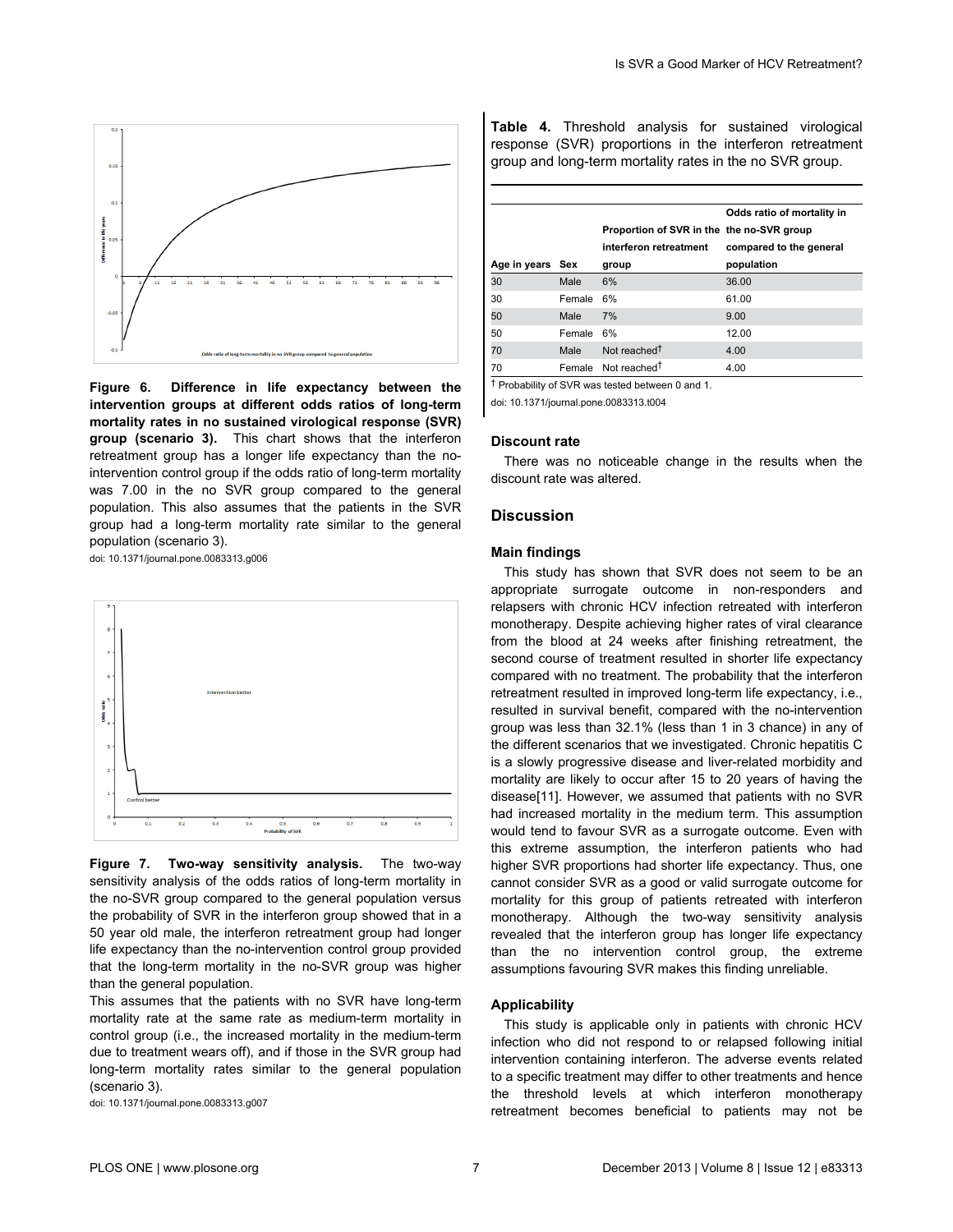applicable to other groups of drugs. If SVR is to be used as an outcome in non-responders or relapsers with different first courses of treatment, then SVR must be validated as a surrogate outcome for that drug without assuming automatically that SVR is a valid surrogate outcome.

As mentioned earlier, in patients with significant fibrosis experts currently recommend a combination of telaprevir or boceprevir, peginterferon, and ribavirin if the patient has genotype 1 or pegylated interferon and ribavirin for all other genotypes[\[16\]](#page-9-0). The proportion of patients who develop SVR is significantly higher with these drugs[[27,28\]](#page-9-0). Whether the findings of this research can be extended to treatment naïve patients, particularly in those receiving telaprevir or boceprevir, or indeed newer drugs in the near future is not clear, as the SVR proportions are substantially higher with first treatment than the SVR observed with interferon retreatment. However, one has to carefully consider whether SVR is a suitable surrogate for treatment efficacy in treatment naïve patients and whether treatments such as telaprevir or boceprevir based on SVR might actually cause more harm by mechanisms other than SVR itself, for example, by altering host immunity or by effects on the replication of non-viral cells. Thus it is important to validate the use of SVR as a surrogate marker in different clinical settings and with different therapeutic regimens. The present study is not applicable to patients with acute HCV infection or acute or chronic infections of other chronic viral liver diseases.

#### **Strengths and weaknesses**

**All-cause mortality compared to liver-related mortality.** We chose all-cause mortality rather than liverrelated mortality as our patient-relevant outcome. Although SVR is assumed only to affect liver-related mortality, the risk of death with and without treatment due to any cause is more important for the patient. In addition all-cause mortality allows the success of treatment of chronic HCV to be compared with that of treatment of other diseases in which liver-related mortality is not a relevant outcome. This, in turn, allows appropriate use of limited financial and clinical resources. Liver-related mortality as an outcome in isolation has little significance unless all the effects of treatments are completely understood and there is robust evidence that the treatment does not have any other adverse effects that may influence mortality. Furthermore, liver-related mortality is likely to be a more biased outcome compared to all-cause mortality [[22\]](#page-9-0)[[23](#page-9-0)].

**Sources of information.** While several observational studies have shown that there is an improvement in survival by achieving SVR[[17,19,20,29\]](#page-9-0), none of the randomised clinical trials or systematic reviews of such trials have shown that this is the case[[30,31\]](#page-9-0). This discrepancy could be due to a short follow-up period in the randomised clinical trials or because of selection bias in the observational studies. There was clear selection bias in some observational studies with patients with co-morbidities not receiving interferon treatment while those without co-morbidities or concerns related to adverse events of treatment were given interferon treatment[[17](#page-9-0),[19\]](#page-9-0). Historical cohorts were also used[\[18,20\]](#page-9-0). Such information is known to be unreliable and the results are influenced by selection

bias[\[22,32\]](#page-9-0). There is no evidence that the information from such observational studies which include patients with comorbidities is better than indirect evidence from randomised clinical trials in patients without co-morbidities. Ideally, randomised clinical trials should be performed in patients with co-morbidities as well so that direct evidence can be obtained.

Our present study is based on information from a systematic review of randomised clinical trials which provides the best available evidence[[33](#page-9-0)]. As Cochrane systematic reviews are generally of a higher standard than other systematic reviews [[34](#page-9-0)], we obtained the information from a Cochrane review[\[23\]](#page-9-0). Where information was not available from systematic reviews of randomised clinical trials, we made assumptions each time favouring SVR as a surrogate outcome and performed sensitivity analyses for a range of values for missing information. Unless new randomised clinical trials provide additional information this is currently the best-possible regarding interferon monotherapy used for retreatment.

**Weaknesses of decision tree modelling.** Decision modelling by definition involves simplification of situations and making some assumptions. The assumption that the patients achieving SVR have the same mortality as the general population is unlikely to be true. This is because these patients may have other risk factors such as intravenous drug abuse and associated behavioural problems such as chronic alcoholism which may increase their mortality compared to the general population. However, as mentioned previously, despite our choices of assumptions favouring SVR, the analysis shows that SVR is not a good and validated surrogate outcome for mortality. If SVR cannot be validated as a good surrogate outcome despite this 'best-case scenario', one can safely assume that SVR cannot be a good surrogate outcome in the real-life scenario or worst-case scenario. So, our conclusions will not change with plausible changes to these assumptions.

#### **Healthcare decision based on surrogate outcomes**

There are costs related to any treatment. There may also be complications related to the treatment some of which might involve additional costs to resolve. It is important to maximise the benefits obtained from finite resources and this involves decision-making. The use of surrogate outcomes may decrease the costs and time required for an effective treatment to reach patients. However, the use of surrogate outcomes is acceptable only if they have been properly validated[\[30\]](#page-9-0). Our evaluation has shown that, SVR is an unvalidated surrogate outcome in non-responders or relapsers undergoing interferon retreatment[\[30\]](#page-9-0) and thus is not helpful. It is possible, given the absence of evidence to the contrary, that this may be applicable with respect to other treatments in this group of patients considering the criteria for surrogate outcomes[\[35\]](#page-9-0). The threshold at which the long-term results of drug treatment outweigh any short-to medium-term adverse events may be different for different drugs. Accordingly validation of SVR is needed for each drug and drug combination, in every clinical setting, e.g., genotype of HCV, naïve, relapser and null responder patients, HIV co infected patients, cirrhotic patients and so on. Drugs which increase SVR may actually cause more deaths in some settings as evident in the Cochrane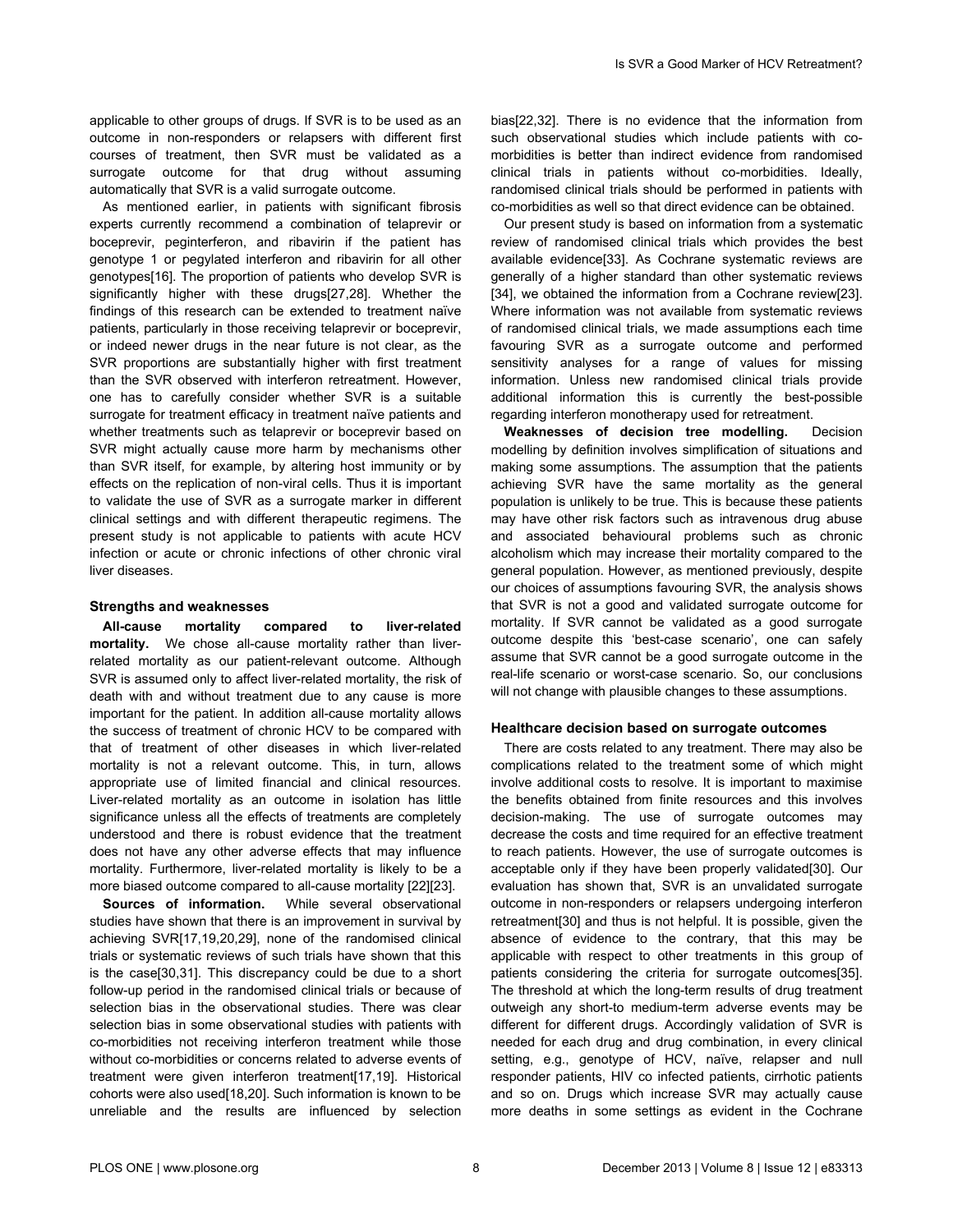review[[23\]](#page-9-0). This is not the first time that improvement in a surrogate outcome has actually resulted in more deaths or adverse outcomes[[30](#page-9-0)]. Aprotinin decreases massive perioperative bleeding in patients undergoing high-risk cardiac surgery, but causes increased mortality when compared with other anti-fibrinolytics (BART trial)[[36](#page-9-0)]. Aprotinin has now been withdrawn from the market for this reason[[37\]](#page-9-0). If the BART trial had not assessed mortality as one of the outcomes it is highly likely that aprotinin would have been recommended for patients undergoing high-risk cardiac surgery on the basis of its ability to decrease massive perioperative bleeding. Risoglitazone decreases blood glucose and glycosylated haemoglobin but increases myocardial infarction and mortality in patients with diabetes[\[38\]](#page-9-0). If these outcomes were not measured, it is highly likely that risoglitazone would be recommended for diabetic patients based on its ability to decrease blood glucose levels and glycosylated haemoglobin. It is clear from the above examples that the use of *unvalidated* surrogate outcomes to justify use of therapy requires extreme caution. However, SVR has been accepted as a surrogate outcome by the medical and pharmaceutical community as well as the regulatory authorities without proper validation in every setting in which antiviral therapy is used.

## **Can SVR be used as a surrogate outcome for mortality and what are the implications?**

There is no high-quality evidence to suggest that the longterm quality of life is better in patients who achieved SVR after retreatment. In the absence of such evidence of improvement in quality of life to compensate for the decreased life expectancy for retreatment, it is mandatory to inform such patients that a higher medium-term risk of death due to retreatment exists and that data for other treatments are not available. There is no scientific proof that interferon versus no intervention affects clinical outcomes positively[[39](#page-9-0)]; that interferon plus ribavirin versus interferon affects clinical outcomes positively[\[31\]](#page-9-0); and that the newer antivirals combined with interferon plus ribavirin versus interferon plus ribavirin affects clinical outcomes positively[[40](#page-9-0)]. HCV-related liver complications can occur even in patients who have achieved SVR and in addition, factors such as younger age, female sex, and low or no alcohol intake are common predictors of SVR and benign course of chronic HCV in untreated individuals[[41](#page-10-0)–[43](#page-10-0)]. Thus, SVR may not have a strong relationship with the decrease in liver-related complications at least in retreated patients with chronic HCV.

A recent article criticised the use of glycosylated haemoglobin as a surrogate outcome for the assessment of efficacy of hypoglycaemic agents in diabetic patients[\[44\]](#page-10-0). Experts in evidence-based medicine do not recommend that surrogate outcomes be included in lists of outcomes except for exploration of mechanisms[[32](#page-9-0)], although not withstanding this,

SVR is the primary outcome in all therapeutic trial of antiviral therapy for HCV. Clinicians, researchers, drug companies and regulatory authorities should validate SVR as a surrogate outcome before using it as a primary outcome. An association of SVR with decreased mortality in observational studies is not enough to promote or prescribe a treatment because of the presence of confounding factors, which may themselves be causally related to the outcomes. Only a moderate proportion of patients with chronic HCV infection develop liver cirrhosis. The outcome in the entire group of treated patients is more important rather than the outcome in patients who have achieved SVR. While retreatment with interferon monotherapy may be applicable to only a small proportion of patients in the future, the principles of our present analyses are relevant for all interventions related to the treatment of patients with chronic HCV in the various clinical settings.

## **Costs and cost-effectiveness of treatments**

Throughout this discussion, we have not discussed the cost of the drug treatment. In the setting of state-funded healthcare systems, additional information regarding cost of the drug treatment and the quality of life of patients in the long-term are taken into account in determining whether treatment can be recommended. Such cost-effective analyses are likely to give wrong results (and hence wrong recommendations) if only unvalidated SVR is used in the modelling. Long term outcomes need to be evaluated.

## **Conclusions**

SVR is neither a good nor a validated surrogate marker for mortality in non-responders and relapsers with chronic HCV infection undergoing interferon reintervention after failed first course of interferon intervention. This observation may be different for different drugs and clinical settings. Validation of SVR should be performed for each individual drug and drug combination in each different clinical setting. Drug licensing agencies and national and international bodies should review the evidence that SVR is a suitable outcome for drugs used for re-treating such patients. Long-term outcomes of patients with chronic HCV infection involved in trials comparing treatments aimed at improving SVR need to be obtained and systematically re-evaluated to determine whether SVR is a valid surrogate outcome and the level of SVR at which the drug becomes beneficial to the patient.

## **Author Contributions**

Conceived and designed the experiments: KSG EW. Analyzed the data: KSG EW. Wrote the manuscript: KSG. Critical comments and improve clarity and content of article: RLK VBA BRD AKB CG.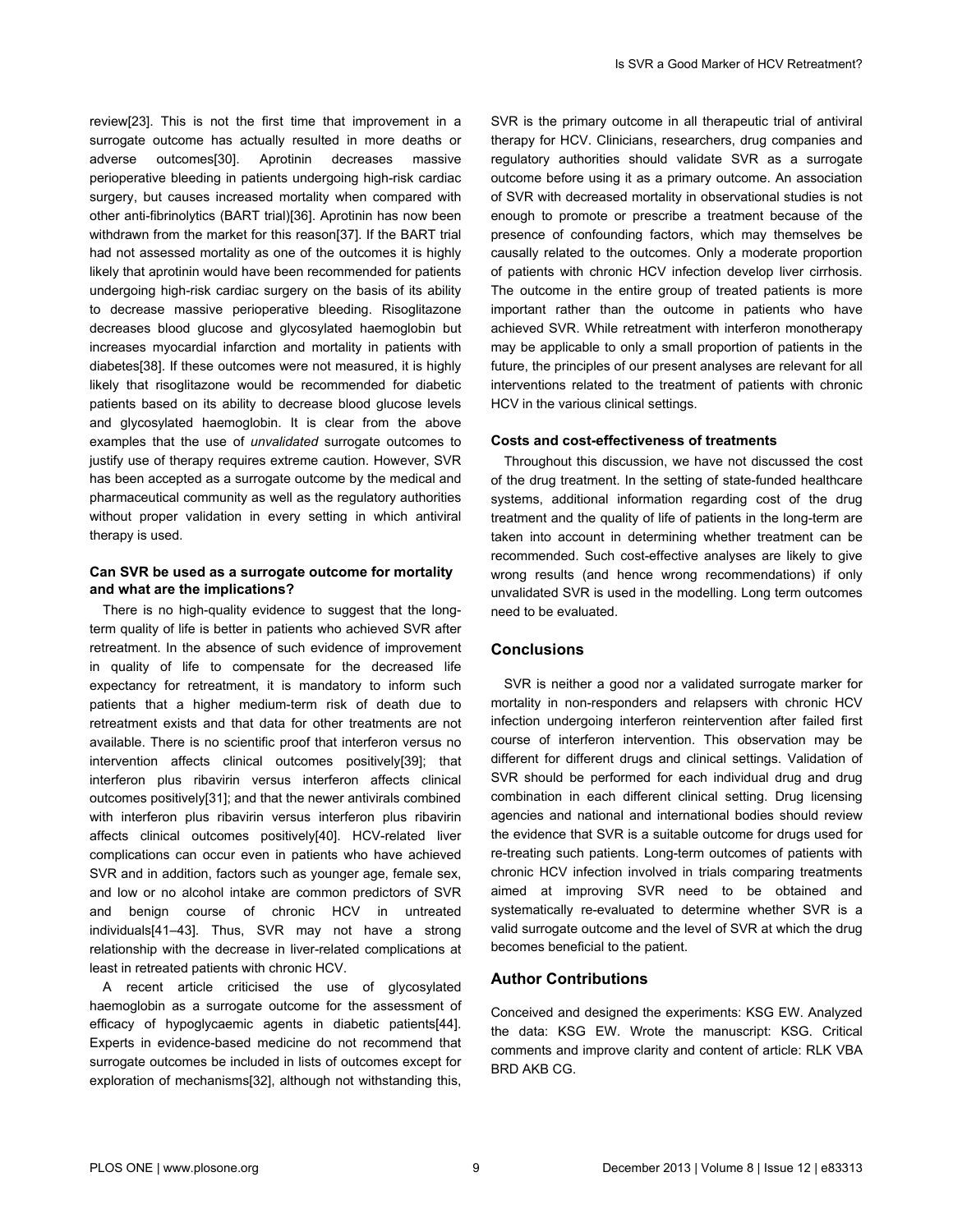#### <span id="page-9-0"></span>**References**

- 1. Lavanchy D (2011) Evolving epidemiology of hepatitis C virus. Clin Microbiol Infect 17: 107-115. doi:[10.1111/j.1469-0691.2010.03432.x.](http://dx.doi.org/10.1111/j.1469-0691.2010.03432.x) PubMed: [21091831.](http://www.ncbi.nlm.nih.gov/pubmed/21091831)
- 2. Xia X, Luo J, Bai J, Yu R (2008) Epidemiology of hepatitis C virus infection among injection drug users in China: systematic review and meta-analysis. Public Health 122: 990-1003. doi[:10.1016/j.puhe.](http://dx.doi.org/10.1016/j.puhe.2008.01.014) [2008.01.014.](http://dx.doi.org/10.1016/j.puhe.2008.01.014) PubMed: [18486955.](http://www.ncbi.nlm.nih.gov/pubmed/18486955)
- 3. Kleinman SH, Lelie N, Busch MP (2009) Infectivity of human immunodeficiency virus-1, hepatitis C virus, and hepatitis B virus and risk of transmission by transfusion. Transfusion 49: 2454-2489. doi: [10.1111/j.1537-2995.2009.02322.x](http://dx.doi.org/10.1111/j.1537-2995.2009.02322.x). PubMed: [19682345](http://www.ncbi.nlm.nih.gov/pubmed/19682345).
- 4. Tohme RA, Holmberg SD (2010) Is sexual contact a major mode of hepatitis C virus transmission? Hepatology 52: 1497-1505. doi[:10.1002/](http://dx.doi.org/10.1002/hep.23808) [hep.23808.](http://dx.doi.org/10.1002/hep.23808) PubMed: [20635398.](http://www.ncbi.nlm.nih.gov/pubmed/20635398)
- 5. Syriopoulou V, Nikolopoulou G, Daikos GL, Theodoridou M, Pavlopoulou I et al. (2005) Mother to child transmission of hepatitis C virus: rate of infection and risk factors. Scand J Infect Dis 37: 350-353. doi:[10.1080/00365540510032105](http://dx.doi.org/10.1080/00365540510032105). PubMed: [16051571](http://www.ncbi.nlm.nih.gov/pubmed/16051571).
- 6. Jafari S, Copes R, Baharlou S, Etminan M, Buxton J (2010) Tattooing and the risk of transmission of hepatitis C: a systematic review and meta-analysis. Int J Infect Dis 14: e928-e940. doi[:10.1016/j.ijid.](http://dx.doi.org/10.1016/j.ijid.2010.03.019) [2010.03.019.](http://dx.doi.org/10.1016/j.ijid.2010.03.019) PubMed: [20678951.](http://www.ncbi.nlm.nih.gov/pubmed/20678951)
- 7. Beltrami EM, Williams IT, Shapiro CN, Chamberland ME (2000) Risk and management of blood-borne infections in health care workers. Clin Microbiol Rev 13: 385-407. doi:[10.1128/CMR.13.3.385-407.2000.](http://dx.doi.org/10.1128/CMR.13.3.385-407.2000) PubMed: [10885983.](http://www.ncbi.nlm.nih.gov/pubmed/10885983)
- 8. Wawrzynowicz-Syczewska M, Kubicka J, Lewandowski Z, Boroń-Kaczmarska A, Radkowski M (2004) Natural history of acute symptomatic hepatitis type C. Infection 32: 138-143. doi[:10.1007/](http://dx.doi.org/10.1007/s15010-004-3062-8) [s15010-004-3062-8.](http://dx.doi.org/10.1007/s15010-004-3062-8) PubMed: [15188072.](http://www.ncbi.nlm.nih.gov/pubmed/15188072)
- 9. Lehmann M, Meyer MF, Monazahian M, Tillmann HL, Manns MP et al. (2004) High rate of spontaneous clearance of acute hepatitis C virus genotype 3 infection. J Med Virol 73: 387-391. doi:[10.1002/jmv.20103.](http://dx.doi.org/10.1002/jmv.20103) PubMed: [15170633.](http://www.ncbi.nlm.nih.gov/pubmed/15170633)
- 10. Beinhardt S, Aberle JH, Strasser M, Dulic-Lakovic E, Maieron A et al. (2012) Serum level of IP-10 increases predictive value of IL28B polymorphisms for spontaneous clearance of acute HCV Infection. Gastroenterology 142: 78-85. doi[:10.1053/j.gastro.2011.09.039.](http://dx.doi.org/10.1053/j.gastro.2011.09.039) PubMed: [22192885.](http://www.ncbi.nlm.nih.gov/pubmed/22192885)
- 11. Wiese M, Grüngreiff K, Güthoff W, Lafrenz M, Oesen U et al. (2005) Outcome in a hepatitis C (genotype 1b) single source outbreak in Germany--a 25-year multicenter study. J Hepatol 43: 590-598. doi: [10.1016/j.jhep.2005.04.007](http://dx.doi.org/10.1016/j.jhep.2005.04.007). PubMed: [16237783](http://www.ncbi.nlm.nih.gov/pubmed/16237783).
- 12. Seeff LB (2009) The history of the "natural history" of hepatitis C (1968-2009). Liver International 29 Suppl 1: 89-99. doi:[10.1111/j.](http://dx.doi.org/10.1111/j.1478-3231.2008.01927.x) [1478-3231.2008.01927.x](http://dx.doi.org/10.1111/j.1478-3231.2008.01927.x). PubMed: [19207971](http://www.ncbi.nlm.nih.gov/pubmed/19207971).
- 13. Kenny-Walsh E (1999) Clinical outcomes after hepatitis C infection from contaminated anti-D immune globulin. Irish Hepatology Research<br>Group. N Engl J Med 340: 1228-1233. doi:10.1056/ Group. N  $Engl$  J Med  $340$ : [NEJM199904223401602](http://dx.doi.org/10.1056/NEJM199904223401602). PubMed: [10210705](http://www.ncbi.nlm.nih.gov/pubmed/10210705).
- 14. Rodger AJ, Roberts S, Lanigan A, Bowden S, Brown T et al. (2000) Assessment of long-term outcomes of community-acquired hepatitis C infection in a cohort with sera stored from 1971 to 1975. Hepatology 32: 582-587. doi[:10.1053/jhep.2000.9714.](http://dx.doi.org/10.1053/jhep.2000.9714) PubMed: [10960453.](http://www.ncbi.nlm.nih.gov/pubmed/10960453)
- 15. Sangiovanni A, Prati GM, Fasani P, Ronchi G, Romeo R et al. (2006) The natural history of compensated cirrhosis due to hepatitis C virus: A 17-year cohort study of 214 patients. Hepatology 43: 1303-1310. doi: [10.1002/hep.21176.](http://dx.doi.org/10.1002/hep.21176) PubMed: [16729298.](http://www.ncbi.nlm.nih.gov/pubmed/16729298)
- 16. Rosen HR (2011) Clinical practice. Chronic hepatitis C infection. N Engl J Med 364: 2429-2438. doi:[10.1056/NEJMcp1006613.](http://dx.doi.org/10.1056/NEJMcp1006613) PubMed: [21696309.](http://www.ncbi.nlm.nih.gov/pubmed/21696309)
- 17. Maruoka D, Imazeki F, Arai M, Kanda T, Fujiwara K et al. (2012) Long-Term Cohort Study of Chronic Hepatitis C according to Interferon Efficacy. J Gastroenterol Hepatol 27: 291-299. doi:[10.1111/j.](http://dx.doi.org/10.1111/j.1440-1746.2011.06871.x) [1440-1746.2011.06871.x](http://dx.doi.org/10.1111/j.1440-1746.2011.06871.x). PubMed: [21793911](http://www.ncbi.nlm.nih.gov/pubmed/21793911).
- 18. Imai Y, Tamura S, Tanaka H, Hiramatsu N, Kiso S et al. (2010) Reduced risk of hepatocellular carcinoma after interferon therapy in aged patients with chronic hepatitis C is limited to sustained virological<br>responders. J Viral Hepat 17: 185-191. doi:10.1111/i. responders. J Viral Hepat 17: 185-191. doi:[10.1111/j.](http://dx.doi.org/10.1111/j.1365-2893.2009.01163.x) [1365-2893.2009.01163.x](http://dx.doi.org/10.1111/j.1365-2893.2009.01163.x). PubMed: [19709362](http://www.ncbi.nlm.nih.gov/pubmed/19709362).
- 19. Imazeki F, Yokosuka O, Fukai K, Saisho H (2003) Favorable prognosis of chronic hepatitis C after interferon therapy by long-term cohort study. Hepatology 38: 493-502. doi[:10.1016/S0270-9139\(03\)80733-4.](http://dx.doi.org/10.1016/S0270-9139(03)80733-4) PubMed: [12883494.](http://www.ncbi.nlm.nih.gov/pubmed/12883494)
- 20. Tanaka H, Tsukuma H, Kasahara A, Hayashi N, Yoshihara H et al. (2000) Effect of interferon therapy on the incidence of hepatocellular carcinoma and mortality of patients with chronic hepatitis C: a

retrospective cohort study of 738 patients. Int J Cancer 87: 741-749. doi:[10.1002/1097-0215\(20000901\)87:5.](http://dx.doi.org/10.1002/1097-0215(20000901)87:5) PubMed: [10925370.](http://www.ncbi.nlm.nih.gov/pubmed/10925370)

- 21. US Food and Drug Administration (2011) FDA approves Incivek for hepatitis C. Available: [http://www.fda.gov/NewsEvents/Newsroom/](http://www.fda.gov/NewsEvents/Newsroom/PressAnnouncements/ucm256299.htm) [PressAnnouncements/ucm256299.htm](http://www.fda.gov/NewsEvents/Newsroom/PressAnnouncements/ucm256299.htm). Accessed 24 October 2011
- 22. Keus F, Wetterslev J, Gluud C, van Laarhoven CJ (2010) Evidence at a glance: error matrix approach for overviewing available evidence. BMC Med Res Methodol 10: 90. doi[:10.1186/1471-2288-10-90](http://dx.doi.org/10.1186/1471-2288-10-90). PubMed: [20920306.](http://www.ncbi.nlm.nih.gov/pubmed/20920306)
- 23. Koretz RL, Pleguezuelo M, Arvaniti V, Baena PB, Ciria R et al. (2013) Interferon for interferon nonresponding and relapsing patients with chronic hepatitis C. Cochrane Database of Systematic Reviews: CD, 1: 003617. PubMed: [23440791.](http://www.ncbi.nlm.nih.gov/pubmed/23440791)
- 24. Buxton MJ, Drummond MF, Van Hout BA, Prince RL, Sheldon TA et al. (1997) Modelling in economic evaluation: an unavoidable fact of life. Health Econ 6: 217-227. doi:[10.1002/\(SICI\)1099-1050\(199705\)6:3](http://dx.doi.org/10.1002/(SICI)1099-1050(199705)6:3). PubMed: [9226140.](http://www.ncbi.nlm.nih.gov/pubmed/9226140)
- 25. Office for National Statistics (2011) Interim Life Tables, 2008-2010. Available:[http://www.ons.gov.uk/ons/publications/re-reference](http://www.ons.gov.uk/ons/publications/re-reference-tableshtml?edition=tcm%3A77-223324)[tableshtml?edition=tcm%3A77-223324.](http://www.ons.gov.uk/ons/publications/re-reference-tableshtml?edition=tcm%3A77-223324) Accessed 24 October 2011
- 26. HM Treasury (2003) (updated 2011)) The Green Book. Appraisal and Evaluation in Central Government. Available: [http://www.hm](http://www.hm-treasury.gov.uk/d/green_book_complete.pdf)[treasury.gov.uk/d/green\\_book\\_complete.pdf](http://www.hm-treasury.gov.uk/d/green_book_complete.pdf). Accessed 24 October 2011
- 27. Kong Y, Wang X, Shang Y, Schroder PM, Liang W et al. (2012) Efficacy and tolerability of telaprevir for chronic hepatitis virus C genotype 1 infection: a meta-analysis. PLOS ONE 7: e52158. doi: [10.1371/journal.pone.0052158](http://dx.doi.org/10.1371/journal.pone.0052158). PubMed: [23284915](http://www.ncbi.nlm.nih.gov/pubmed/23284915).
- 28. Chou R, Hartung D, Rahman B, Wasson N, Cottrell EB et al. (2013) Comparative effectiveness of antiviral treatment for hepatitis C virus infection in adults: a systematic review. Ann Intern Med 158: 114-123. doi:[10.7326/0003-4819-158-2-201301150-00576.](http://dx.doi.org/10.7326/0003-4819-158-2-201301150-00576) PubMed: [23437439.](http://www.ncbi.nlm.nih.gov/pubmed/23437439)
- 29. Ng V, Saab S (2011) Effects of a sustained virologic response on outcomes of patients with chronic hepatitis C. Clin Gastroenterol Hepatol 9: 923-930. doi[:10.1016/j.cgh.2011.05.028](http://dx.doi.org/10.1016/j.cgh.2011.05.028). PubMed: [21699815.](http://www.ncbi.nlm.nih.gov/pubmed/21699815)
- 30. Gluud C, Brok J, Gong Y, Koretz RL (2007) Hepatology may have problems with putative surrogate outcome measures. J Hepatol 46: 734-742. doi[:10.1016/j.jhep.2007.01.003](http://dx.doi.org/10.1016/j.jhep.2007.01.003). PubMed: [17316871](http://www.ncbi.nlm.nih.gov/pubmed/17316871).
- 31. Brok J, Gluud LL, Gluud C (2010) Ribavirin plus interferon versus interferon for chronic hepatitis C. Cochrane Database of Systematic Reviews: CD: 005445. PubMed: [2009157716034976](http://www.ncbi.nlm.nih.gov/pubmed/2009157716034976).
- 32. Higgins J, Green S. Cochrane Handbook for Systematic Reviews of Interventions Version 5.1.0 [updated March 2011]. The Cochrane Collaboration, 2011. Available from [www.cochrane-handbook.org](http://www.cochrane-handbook.org).
- 33. Atkins D, Best D, Briss PA, Eccles M, Falck-Ytter Y et al. (2004) Grading quality of evidence and strength of recommendations. BMJ 328: 1490. doi:[10.1136/bmj.328.7454.1490](http://dx.doi.org/10.1136/bmj.328.7454.1490). PubMed: [15205295.](http://www.ncbi.nlm.nih.gov/pubmed/15205295)
- 34. Jadad AR, Cook DJ, Jones A, Klassen TP, Tugwell P et al. (1998) Methodology and reports of systematic reviews and meta-analyses: a comparison of Cochrane reviews with articles published in paper-based journals. JAMA 280: 278-280. doi[:10.1001/jama.280.3.278.](http://dx.doi.org/10.1001/jama.280.3.278) PubMed: [9676681.](http://www.ncbi.nlm.nih.gov/pubmed/9676681)
- 35. Bucher HC, Guyatt GH, Cook DJ, Holbrook A, McAlister FA (1999) Users' guides to the medical literature: XIX. Applying clinical trial results. A. How to use an Article measuring the effect of an intervention on surrogate end points Evidence-Based Medicine Working Group. JAMA 282: 771-778
- 36. Fergusson DA, Hébert PC, Mazer CD, Fremes S, MacAdams C et al. (2008) A comparison of aprotinin and lysine analogues in high-risk cardiac surgery. N Engl J Med 358: 2319-2331. doi[:10.1056/](http://dx.doi.org/10.1056/NEJMoa0802395) [NEJMoa0802395.](http://dx.doi.org/10.1056/NEJMoa0802395) PubMed: [18480196.](http://www.ncbi.nlm.nih.gov/pubmed/18480196)
- 37. MHRA (2007) Aprotinin (Trasylol): suspension of UK marketing (licences). Available: [http://www.mhra.gov.uk/](http://www.mhra.gov.uk/Safetyinformation/Safetywarningsalertsandrecalls/Safetywarningsandmessagesformedicines/CON2033201) [Safetyinformation/Safetywarningsalertsandrecalls/](http://www.mhra.gov.uk/Safetyinformation/Safetywarningsalertsandrecalls/Safetywarningsandmessagesformedicines/CON2033201) [Safetywarningsandmessagesformedicines/CON2033201](http://www.mhra.gov.uk/Safetyinformation/Safetywarningsalertsandrecalls/Safetywarningsandmessagesformedicines/CON2033201). Accessed 3 September 2011
- 38. Nissen SE, Wolski K (2007) Effect of rosiglitazone on the risk of myocardial infarction and death from cardiovascular causes. N Engl J Med 356: 2457-2471. doi:[10.1056/NEJMoa072761](http://dx.doi.org/10.1056/NEJMoa072761). PubMed: [17517853.](http://www.ncbi.nlm.nih.gov/pubmed/17517853)
- 39. Myers RP, Regimbeau C, Thevenot T, Leroy V, Mathurin P et al. (2002) Interferon for interferon naive patients with chronic hepatitis C. Cochrane Database of Systematic Reviews: CD: 000370. PubMed: [12076394.](http://www.ncbi.nlm.nih.gov/pubmed/12076394)
- 40. Lok AS, Gardiner DF, Lawitz E, Martorell C, Everson GT et al. (2012) Preliminary study of two antiviral agents for hepatitis C genotype 1. N